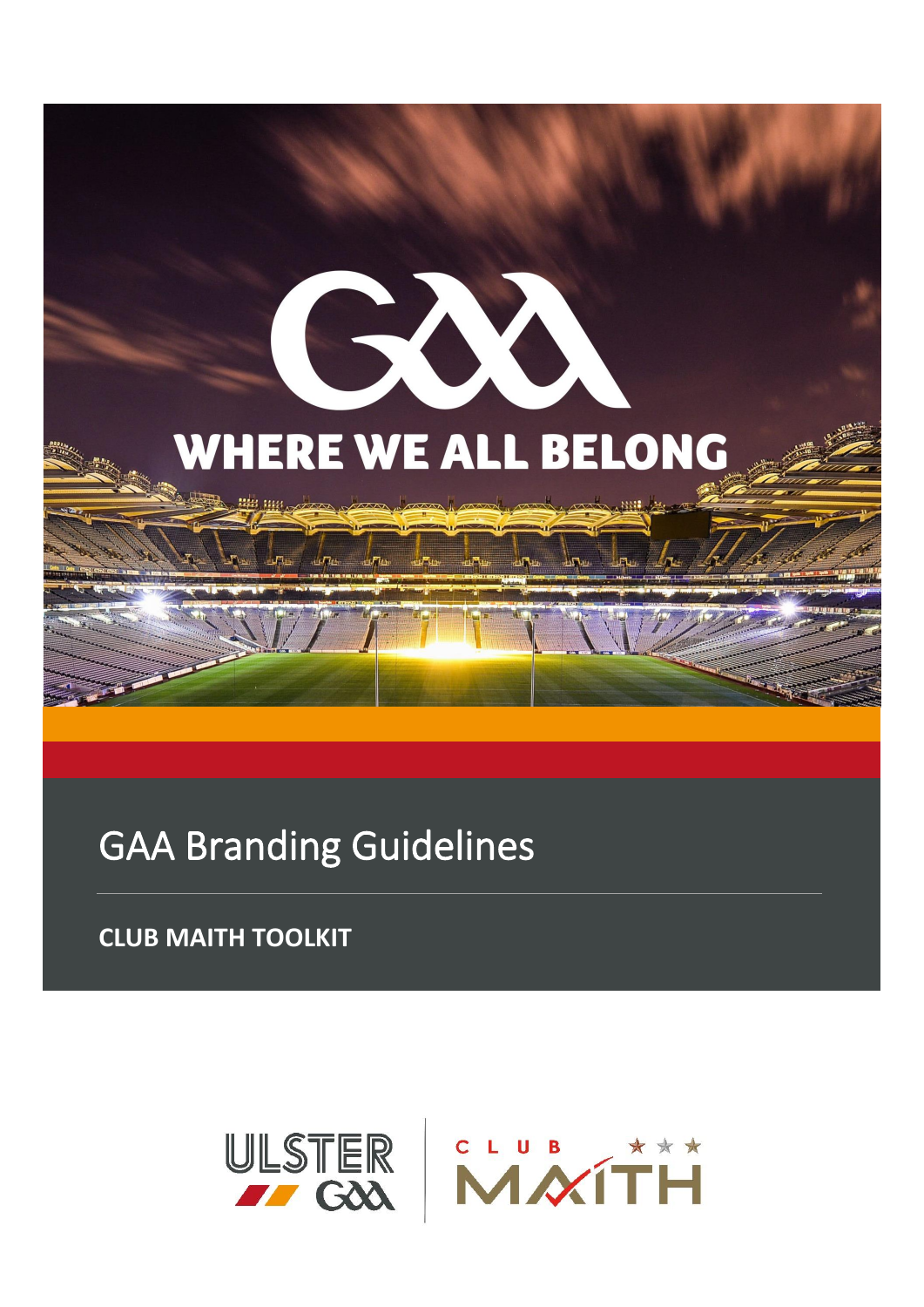## INTRODUCTION

The GAA has become one of the most visible brands nationwide, enabling the Association to grow from strength to strength in recent times with high profile campaigns, such as the recent 'Where We All Belong initiative.

A quick reference guide to the GAA brand guidelines has been created so that everyone can be clear on how to use the GAA brand correctly. The Marketing team are happy to collaborate and guide clubs on the design process- for any queries, contact [marketing@gaa.ie](mailto:marketing@gaa.ie)

# THE GAA MARK

Our key asset, our name, has been specifically rendered to capture the spirit of youth and games. It draws from our unique heritage to create an identity for the Association that clearly communicates who we are.

We use the GAA Mark in all instances where visibility and recognition of the GAA name is important, for example: advertising, match programmes, jerseys and websites. The GAA Mark is a graphical treatment of our acronym and should never be altered, disproportionately scaled, distorted or redrawn.



**GAA Mark** 

The GAA Mark should only every be reproduced in GAA Blue (PMS 308) or solid white. The use of the GAA Mark in black has been applied in very limited circumstances, but permission must be sought from the marketing team in advance for each individual case.





The GAA Mark must never be used more than once on a page, and cannot be used as a watermark or a background pattern. The GAA Mark is the national brand used to signify national activity. Local activity, be that club, county or province should adopt the GAA Tab (see section below).

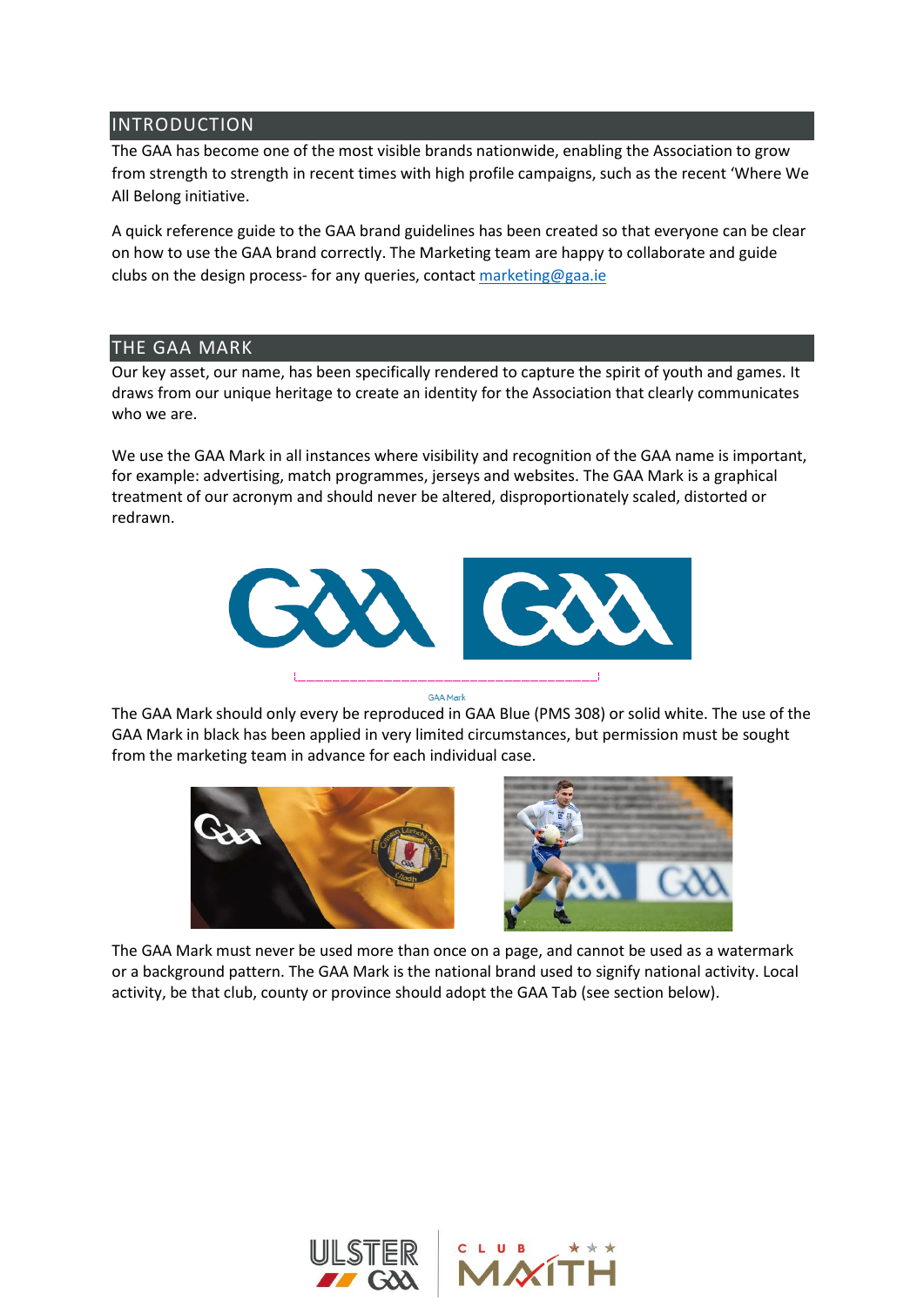#### HERO LOGO - GAA MARK WITH 'WHERE WE ALL BELONG'

The GAA mark can be locked up with our brand strapline 'Where We All Belong'. This version is our hero logo and should be reserved for purely brand-led communications i.e. where the brand message is the only message being communicated.



#### GAA TAB

In the vast majority of cases, the assets you'll be creating will use the tab device to house the GAA logo. This is used on assets where the primary message is to communicate a GAA initiative or competition and the tab acts as a GAA sign-off or official stamp of approval.

The tab is not customisable and should never be recoloured from GAA Blue or white. But there's a variety of tab combinations available depending on the space and background the tab is being placed on. The tab should be placed on the bottom left-hand corner of assets. A right-hand version exists, but should only be used when space on the left does not allow.

You should always use the 'Where We All Belong' version of the tab, unless space restricts you from doing so. In that case, the GAA tab on its own can be used.

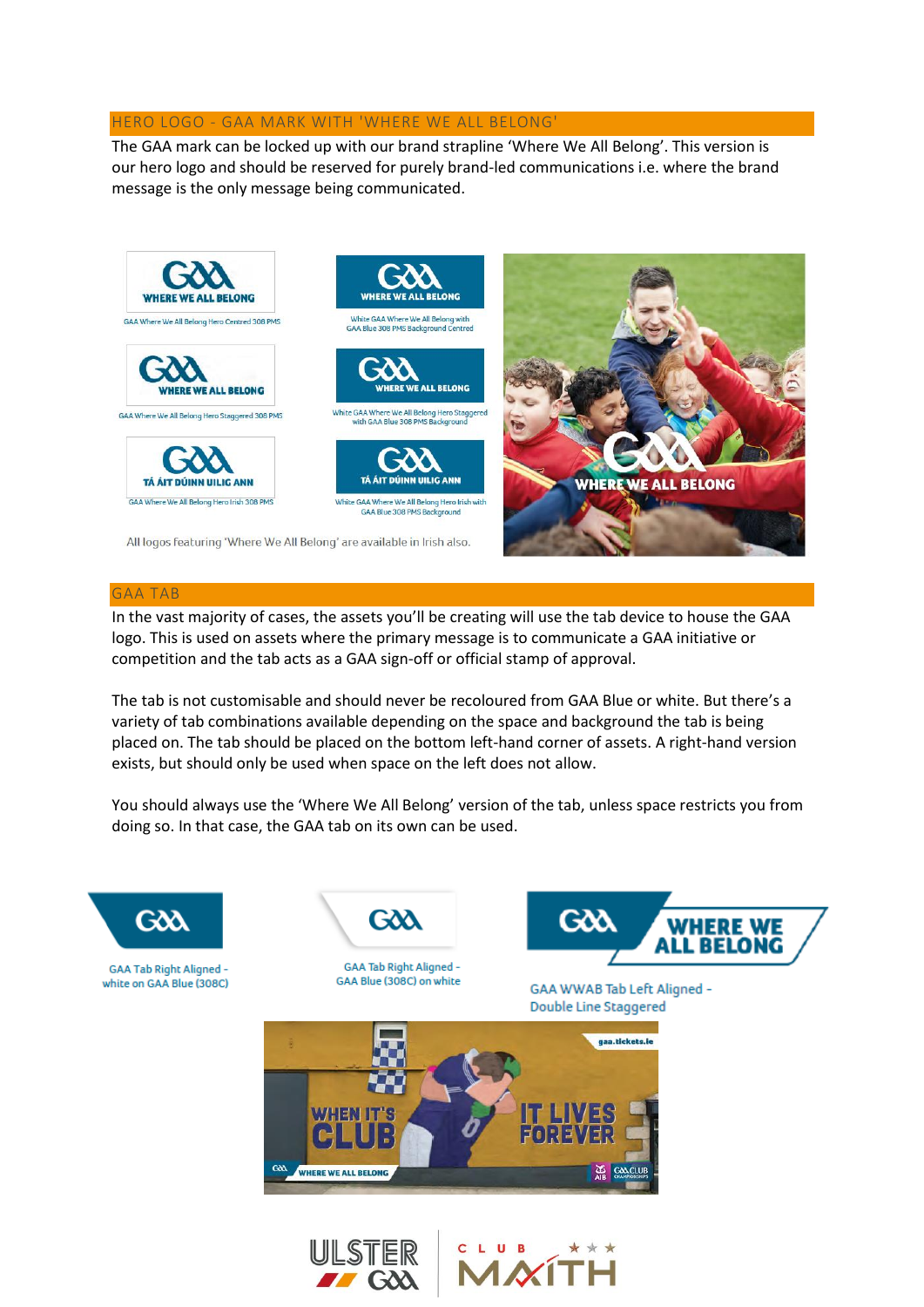#### ASSOCIATION CREST

Our Association crest is our most precious visual asset and it is critical it is used with great respect and consideration. It is reserved for use in limited circumstances - special print material, signage and ceremonial purposes.

The crest is not a design device and it cannot be altered in any way e.g. used as a watermark. It is not interchangeable with the GAA Mark. It should never be used on any material containing sponsor logos.

When using the crest, it can be applied to GAA Blue or white background only. Never on an image or another colour.



Do use the Association Crest on GAA Blue (PMS 308)



Do use the Association Crest on white



Do not use the Association Crest on photography



Do not use the Association Crest on a coloured background

## List of Approved Applications

- Official Ard Stiúrthóir and Presidential communications
- Annual reports
- Official addresses/messages (Presidential, Provincial
- Secretary, County Board Chairman etc)
- Official Stationery
- Internal governance publications and communications
- Membership cards
- Club, County, Provincial and Stadia signage -(entrance and plaques)
- Congress/Provincial & County conventions
- Officially approved ceremonial and celebration usage
- Certificates
- Official exceptions approved by GAA Marketing Department

No other applications are approved for use with the Association Crest.

If you are still unsure whether using the Association Crest on a publication is appropriate seek advice from the GAA Marketing Department.

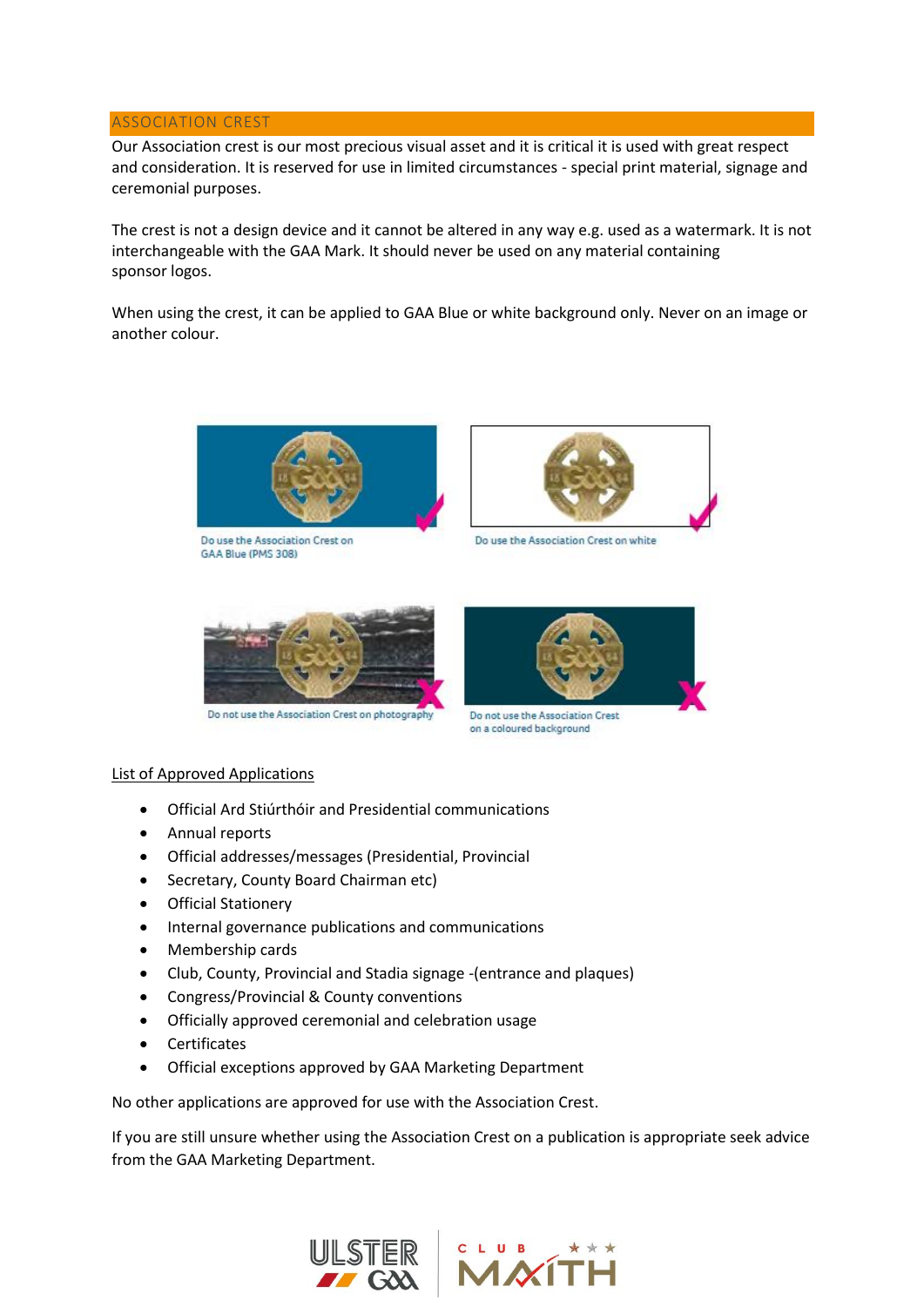#### GAA 'WHERE WE ALL BELONG'

Belonging is the very essence of our GAA - we all belong equally and our GAA belongs to us all.

'Where We All Belong' is an expression of that.

It is the GAA's strapline and the creative platform from which we tell our stories.

All GAA initiatives fall under the GAA brand and its guidelines. No other brand straplines should be created across the Association.



## GAA Manifesto

The GAA Manifesto is an expression of our mission, vision and values and we encourage widespread use of the manifesto.

The GAA Manifesto is available in Irish and English. It must only be displayed using GAA blue and white - the colour, layout and wording should never be altered.

Artwork can be requested from the GAA Marketing team at marketing@gaa.ie